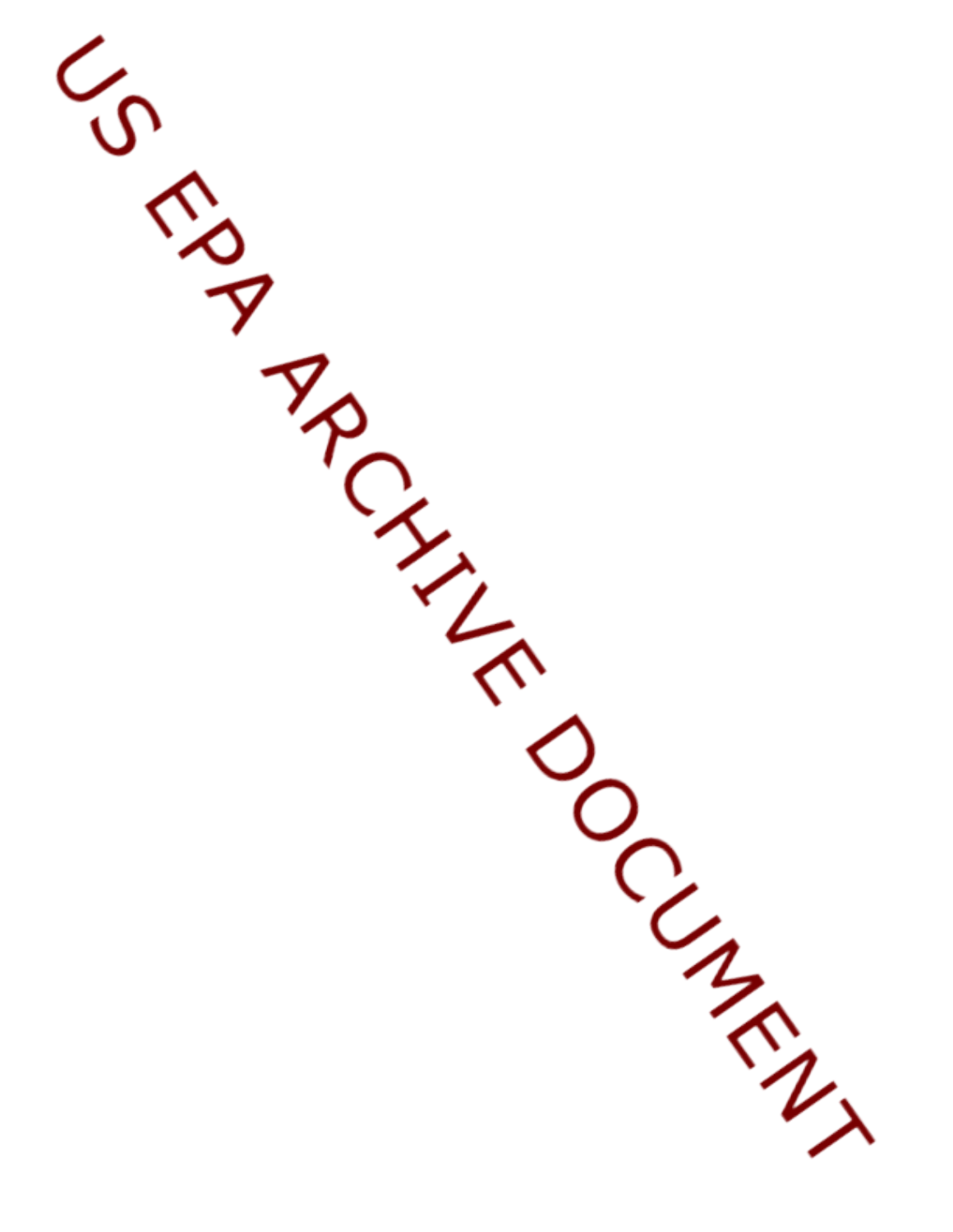## **THE ENVIRONMENTAL TECHNOLOGY VERIFICATION**







# **ETV Joint Verification Statement**

|                                                 | <b>TECHNOLOGY TYPE:</b> Rapid Polymerase Chain Reaction      |      |                     |  |  |
|-------------------------------------------------|--------------------------------------------------------------|------|---------------------|--|--|
| <b>APPLICATION:</b>                             | DETECTING BIOLOGICAL AGENTS AND<br><b>PATHOGENS IN WATER</b> |      |                     |  |  |
| TECHNOLOGY NAME: R.A.P.I.D. <sup>®</sup> System |                                                              |      |                     |  |  |
| <b>COMPANY:</b>                                 | <b>Idaho Technology Inc.</b>                                 |      |                     |  |  |
| <b>ADDRESS:</b>                                 | 390 Wakara Way                                               |      | PHONE: 801-736-6354 |  |  |
|                                                 | Salt Lake City, Utah 84108                                   | FAX: | 801-588-0507        |  |  |
| <b>WEB SITE:</b>                                | www.idahotech.com/rapid                                      |      |                     |  |  |
| $E\text{-}MAIL:$                                | matts@idahotech.com                                          |      |                     |  |  |

The U.S. Environmental Protection Agency (EPA) supports the Environmental Technology Verification (ETV) Program to facilitate the deployment of innovative or improved environmental technologies through performance verification and dissemination of information. The goal of the ETV Program is to further environmental protection by accelerating the acceptance and use of improved and cost-effective technologies. ETV seeks to achieve this goal by providing high-quality, peer-reviewed data on technology performance to those involved in the design, distribution, financing, permitting, purchase, and use of environmental technologies. Information and ETV documents are available at www.epa.gov/etv.

ETV works in partnership with recognized standards and testing organizations, with stakeholder groups (consisting of buyers, vendor organizations, and permitters), and with individual technology developers. The program evaluates the performance of innovative technologies by developing test plans that are responsive to the needs of stakeholders, conducting field or laboratory tests (as appropriate), collecting and analyzing data, and preparing peer-reviewed reports. All evaluations are conducted in accordance with rigorous quality assurance (QA) protocols to ensure that data of known and adequate quality are generated and that the results are defensible.

The Advanced Monitoring Systems (AMS) Center, one of six verification centers under ETV, is operated by Battelle in cooperation with EPA's National Exposure Research Laboratory. The AMS Center has recently evaluated the performance of rapid polymerase chain reaction (PCR) systems to detect bacteria in water. This verification statement provides a summary of the test results for the Idaho Technology Inc.'s (ITI's) Ruggedized Advanced Pathogen Identification Device (R.A.P.I.D.®) System for the detection of *Francisella tularensis* (*F. tularensis*), *Yersinia pestis* (*Y. pestis*), *Bacillus anthracis* (*B. anthracis*), *Brucella suis*, and *Escherichia coli (E. coli)*.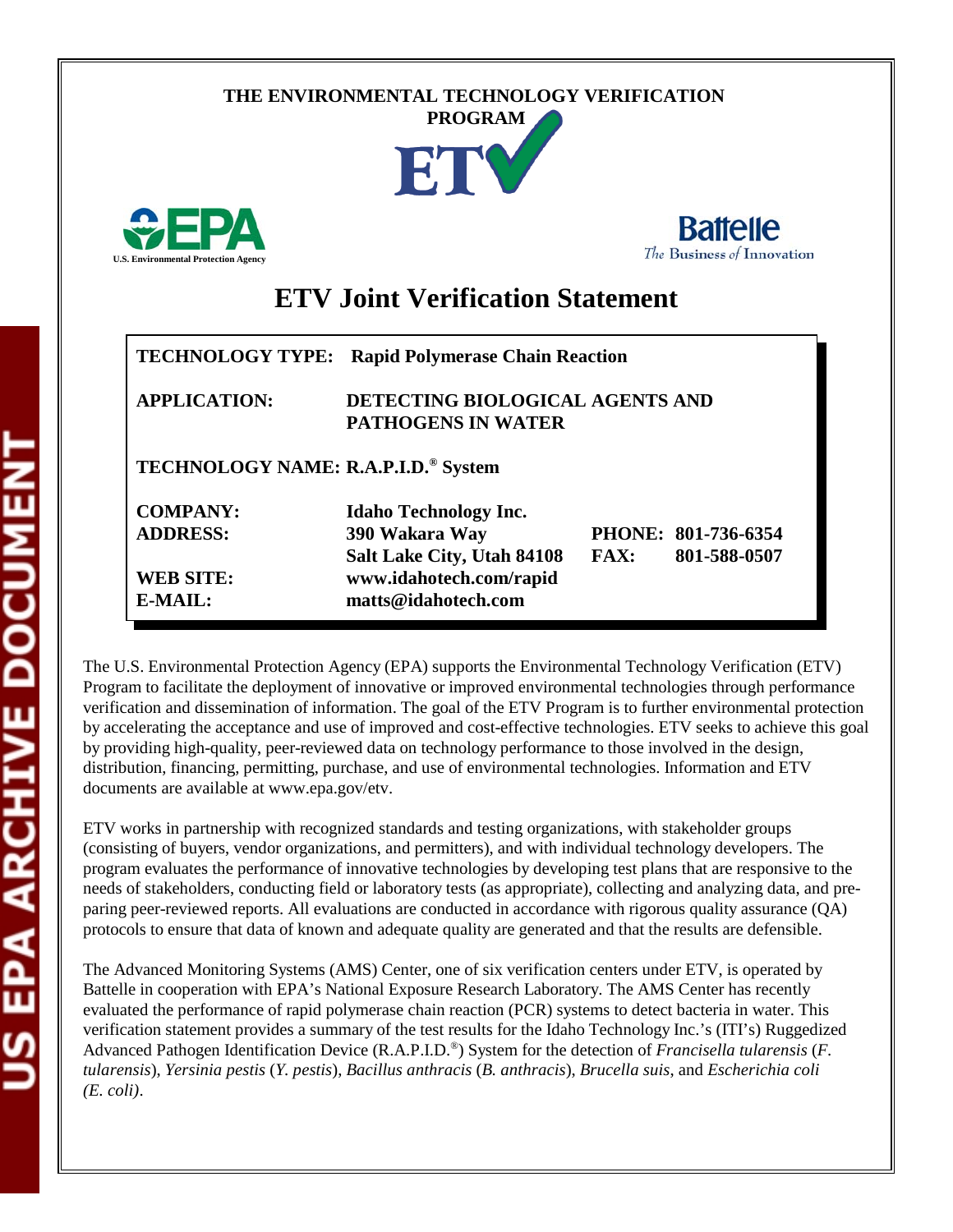#### **VERIFICATION TEST DESCRIPTION**

The R.A.P.I.D.® System was evaluated between May 27 and July 8, 2004, using *F. tularensis* LVS [American Type Culture Collection (ATCC)# 29684], *Y. pestis* CO92, *B. anthracis* Ames strain, *Brucella suis*  (ATCC#23444), and *E. coli* O157:H7. The performance of the R.A.P.I.D.® System was verified in terms of its accuracy, specificity, number of false positive/negative responses, precision, interferences, ease of use, and sample throughput. Performance test (PT) samples, drinking water (DW) samples, and quality control (QC) samples were used in the verification test for each bacteria. PT samples included individual bacteria spiked into American Society of Testing and Materials (ASTM) Type II deionized (DI) water at 2, 5, 10, and 50 times the vendor-stated system limit of detection (LOD), as well as the infective/lethal dose for each contaminant. PT samples also included potential interferent samples containing a single concentration (10 times the system LOD) of the contaminant of interest in the presence of fulvic and humic acids [at 0.5 milligram (mg)/liter (L) each and 2.5 mg/L each] spiked into ASTM Type II DI water. Interferent samples were also analyzed without the addition of any bacteria. DW samples consisted of chlorinated filtered surface water, chloraminated filtered surface water, chlorinated filtered groundwater, and chlorinated unfiltered surface water collected from four geographically distributed municipal sources. DW samples were analyzed without adding contaminant and after fortification with each individual bacteria at a single concentration level (10 times the vendor-stated system LOD). QC samples included method blank samples and positive and negative controls, as supplied with the R.A.P.I.D.® System. For all contaminants, plate enumerations were performed in triplicate to confirm the concentration of the stock solution of each bacteria prior to testing.

For the purposes of this test, 1,000 colony forming units per milliliter (cfu/mL) were used to calculate the concentration levels spiked into the PT and DW samples.. This vendor-provided concentration level was anticipated to be the level at which quantifiably reproducible positive results could be obtained from a raw water sample using the R.A.P.I.D.<sup>®</sup> System. This concentration level is referred to as the "system LOD." The system LOD incorporates the sensitivities and uncertainties of the entire R.A.P.I.D.<sup>®</sup> System, in particular the ITI 1-2-3 Flow Kit deoxyribonucleic acid (DNA) purification step, as well as the ITI freeze-dried reagents; and, as such, it is a method detection limit rather than an instrument or reagent-specific detection limit. As mentioned previously, the system LOD provided by the vendor was used specifically as a guideline in calculating sample concentration ranges for use with the R.A.P.I.D.<sup>®</sup> System in this verification test, and it should be noted that Idaho Technology Inc. does not claim this to be the true LOD of the R.A.P.I.D.<sup>®</sup> System. Detection limits for individual components of the R.A.P.I.D.<sup>®</sup> System and the system as a whole may differ and were not verified in this test.

Samples were spiked individually with each bacteria (*F. tularensis, Y. pestis*, *B. anthracis*, *Brucella suis*, and *E. coli*) at  $2\times10^3$  cfu/mL,  $5\times10^3$  cfu/mL,  $1\times10^4$  cfu/mL, and  $5\times10^4$  cfu/mL for PT samples and  $1\times10^4$  cfu/mL for interferent and DW samples. The infective/lethal dose of each contaminant was determined by calculating the concentration at which ingestion of 250 mL of water is likely to cause the death of a 70-kilogram person based on human LD<sub>50</sub> or ID<sub>50</sub> data. The infective/lethal doses for *F. tularensis, Y. pestis, B. anthracis, Brucella suis,* and *E. coli* were  $4\times10^5$  cfu/mL, 0.28 cfu/mL, 200 cfu/mL, 40 cfu/mL, and 0.2 cfu/mL respectively. Samples were prepared in 5 mL quantities and tested blindly by trained Battelle operators who had prior PCR experience. To test a liquid sample for the presence of *F. tularensis, Y. pestis*, *B. anthracis*, *Brucella suis,* or *E. coli*, DNA was extracted and purified using the R.A.P.I.D.<sup>®</sup> System's ITI 1-2-3 Flow Kit, samples were prepared using the R.A.P.I.D.<sup>®</sup> System's freeze-dried reagents, and the samples were analyzed using the R.A.P.I.D.<sup>®</sup> 7200 instrument and software. Each reconstituted, freeze-dried reagent sample was split into two glass capillaries for analysis in duplicate on the R.A.P.I.D.® 7200 instrument. For *F. tularensis*, *Y. pestis*, and *B. anthracis*, more than one freezedried reagent target was used for the analysis of each bacteria. The system was only tested for one bacteria at a time. All samples were analyzed in quadruplicate from the same batch of purified DNA. The R.A.P.I.D.<sup>®</sup> System was evaluated for qualitative results only by monitoring the positive and negative controls along with the amplification curves and crossing points for each sample using the R.A.P.I.D.® 7200 software Second Derivative Maximum method. Only positive, negative, and inconclusive results were recorded. Inconclusive results occurred when the results from the two capillaries for the sample didn't agree with each other (i.e., one was positive and one was negative).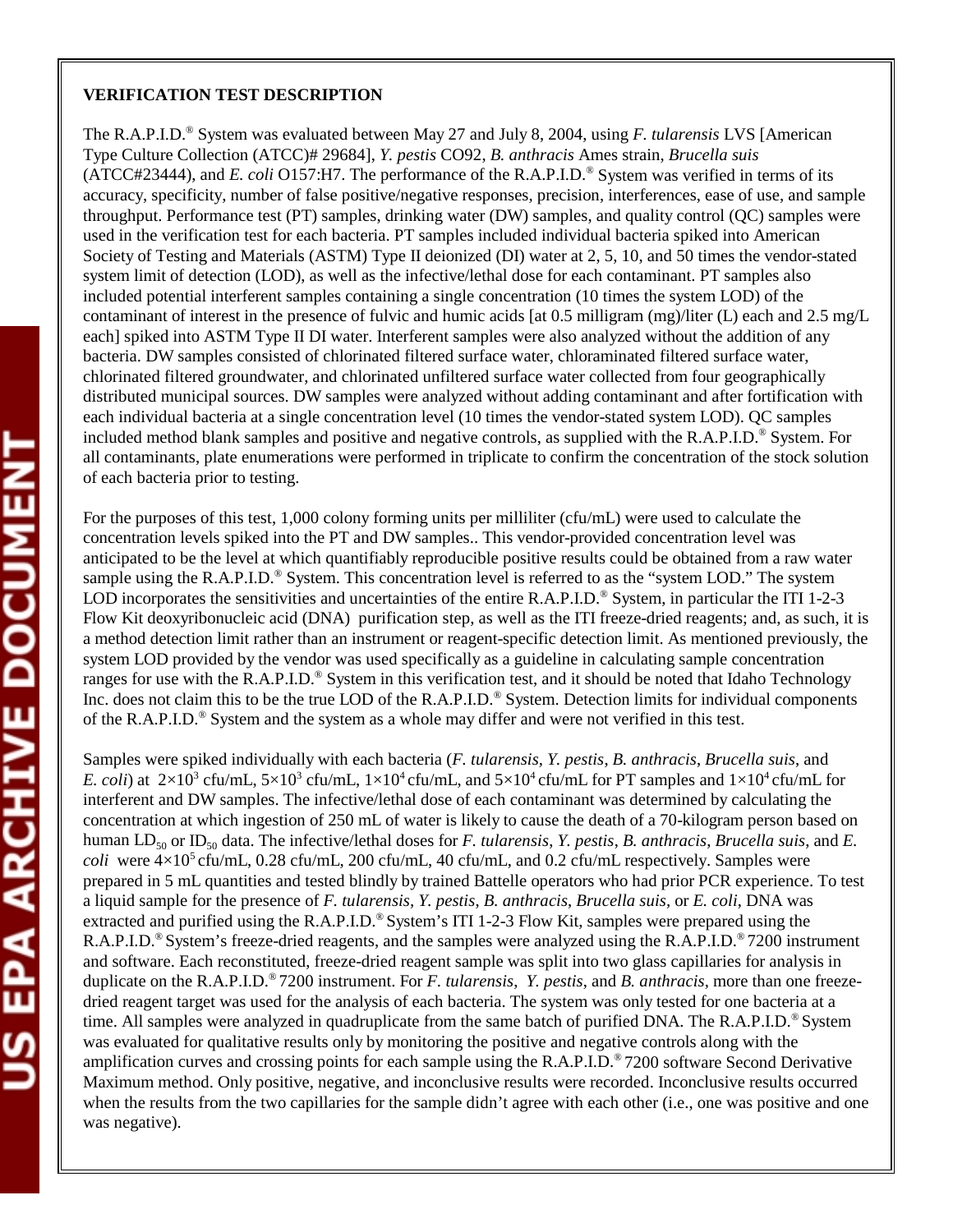QA oversight of verification testing was provided by Battelle and EPA. Battelle QA staff conducted a technical systems audit and a data quality audit of 10% of the test data. This verification statement, the full report on which it is based, and the test/QA plan for this verification are all available at www.epa.gov/etv/centers/center1.html.

### **TECHNOLOGY DESCRIPTION**

The following description of the R.A.P.I.D.<sup>®</sup> System was provided by the vendor and was not subjected to verification in this test.

The R.A.P.I.D.® System is an integrated three-part system for the timely detection and identification of pathogens and biowarfare agents, including anthrax, plague, salmonella, and botulism, in water. The system allows for rapid and specific presumptive identification of threat pathogens in hours rather than days. The system components consist of the ITI 1-2-3 Flow Kit for the purification of DNA, ITI target-specific freeze-dried reagents containing all the necessary ingredients for specific pathogen DNA detection, and the R.A.P.I.D.® 7200 instrument. The operator prepares the DNA from the environmental sample, hydrates the freeze-dried reagents with the DNA sample, runs the R.A.P.I.D. $^{\circ}$  7200 instrument, and then reads the auto-analyzed results using the R.A.P.I.D. $^{\circ}$ software.

The ITI 1-2-3 Flow Kit is a three-step DNA extraction and purification kit that contains the components for purifying DNA from water or other environmental matrix. It removes inhibitors from a sample that would adversely affect a reaction and has been optimized for purifying DNA from difficult-to-process anthrax spores, as well as non-spore forming bacteria. Each kit is optimized and validated for the R.A.P.I.D.<sup>®</sup> 7200 instrument and contains all the ingredients necessary for DNA purification (one 30 mL, one 20 mL, and one 25 mL buffer; 50 bead tubes with lysis buffer; 50 spin filters; 200 receiver tubes; and 50 swabs). The ITI freeze-dried reagents (hybridization probe reagents) are freeze-dried in a single tube and require no refrigeration or freezing. There are multiple gene targets for assay confirmation, with the additional backup of melting curve analysis to confirm any suspected positive test.

The R.A.P.I.D.® 7200 instrument is a field-hardened, air-driven, real-time thermocycler with concurrent fluorescence monitoring that is capable of automatically analyzing samples for the presence of any given DNA sequence. The R.A.P.I.D.<sup>®</sup> 7200 instrument is based on LightCycler technology and is capable of 45 PCR cycles in 30 minutes. It has three color optics, can run on either 110 or 220 volt power, and is watertight in its case. R.A.P.I.D.® software allows the user to automatically collect and interpret data and report results. The software has two user levels, with simple push-button software and auto-analysis or with all the features of the original laboratory instrument for advanced real-time analysis. The R.A.P.I.D.<sup>®</sup> 7200 instrument is a 50-pound (22.7-kg), portable commercial off-the-shelf system. It operates in various environmental conditions (heat, humidity, salt spray) and has passed a one-meter drop test. The R.A.P.I.D.<sup>®</sup> instrument includes a backpack, laptop computer, microcentrifuge, and sample capillaries. Its dimensions are 19.4 inches [49.3 centimeters (cm)] by 14.3 inches (36.3 cm) by 10.5 inches (26.7 cm), and its cost is \$55,000 U.S., including the centrifuge and laptop. Sample preparation using the ITI 1-2-3 Flow Kit costs approximately \$8 per sample, and testing the samples using the freeze-dried reagents costs approximately \$17 per sample.

## **VERIFICATION OF PERFORMANCE**

**Accuracy:** Accuracy was assessed by evaluating how often the R.A.P.I.D.® System results were positive in the presence of a concentration of contaminant above the system LOD. Contaminant-only PT samples were used for this analysis. An overall percent agreement was determined by dividing the number of positive responses by the overall number of analyses of contaminant-only PT samples above the system LOD. The results are presented in the table below.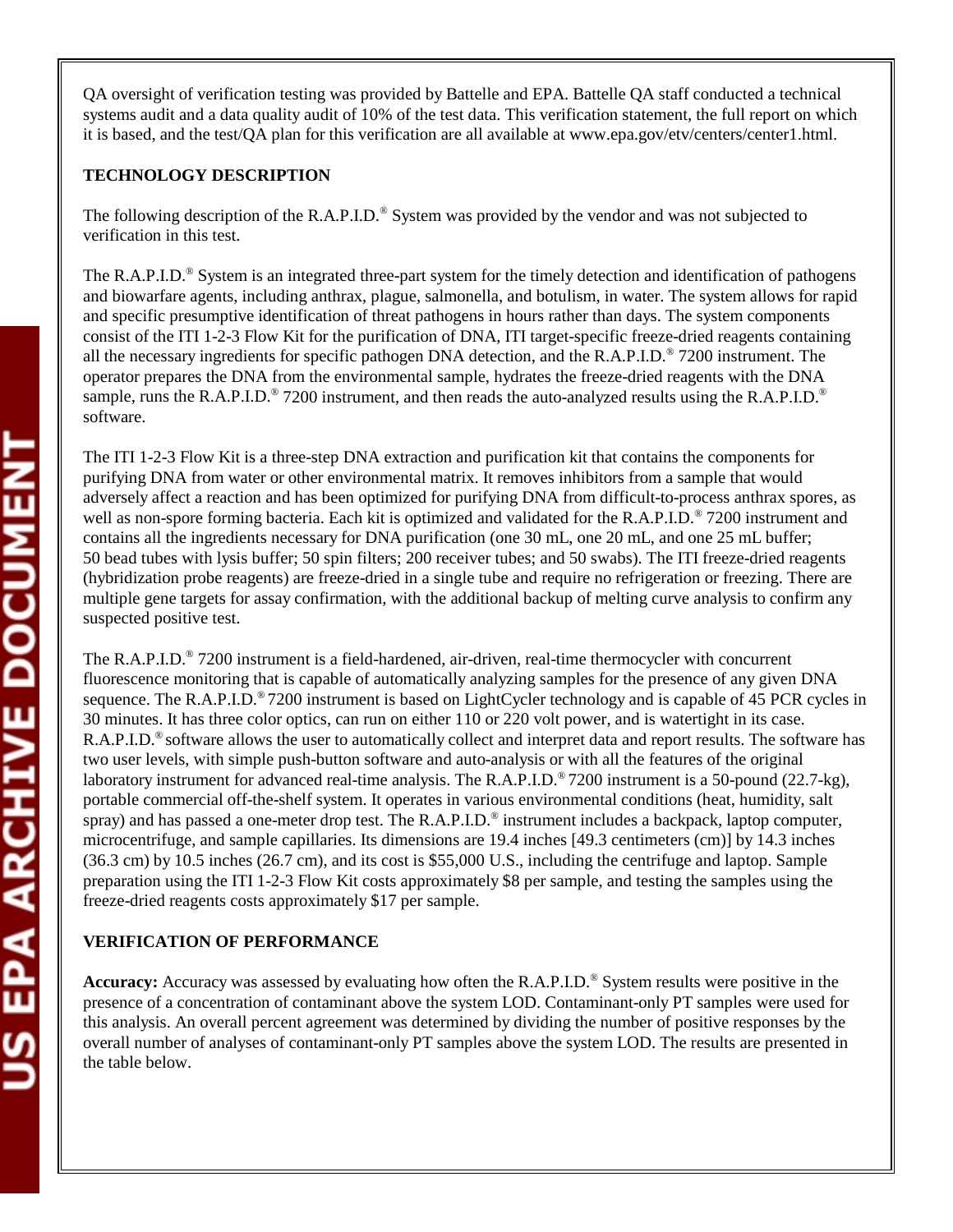| <b>Bacteria</b>               | <b>Concentration Range of Samples</b><br><b>Used in Accuracy Calculations</b><br>(cfu/mL) | <b>Overall Accuracy</b><br>(Positive Results Out of Total<br><b>Replicates</b> ) |
|-------------------------------|-------------------------------------------------------------------------------------------|----------------------------------------------------------------------------------|
| <i>F. tularensis</i> Target 1 | $2\times10^3$ to $4\times10^5$                                                            | 100% (20/20)                                                                     |
| F. tularensis Target 2        | $2\times10^3$ to $4\times10^5$                                                            | 100% (20/20)                                                                     |
| <i>Y. pestis</i> Target 1     | $2\times10^3$ to $5\times10^4$                                                            | $100\%$ (16/16)                                                                  |
| <i>Y. pestis</i> Target 2     | $2\times10^3$ to $5\times10^4$                                                            | $100\%$ (16/16)                                                                  |
| <i>B. anthracis</i> Target 1  | $2\times10^3$ to $5\times10^4$                                                            | 94% (15/16)                                                                      |
| <b>B.</b> anthracis Target 2  | $2\times10^3$ to $5\times10^4$                                                            | 94% (15/16)                                                                      |
| <b>B.</b> anthracis Target 3  | $2\times10^3$ to $5\times10^4$                                                            | $100\%$ (16/16)                                                                  |
| Brucella suis                 | $2\times10^3$ to $5\times10^4$                                                            | 88% (14/16)                                                                      |
| E. coli                       | $2\times10^3$ to $5\times10^4$                                                            | $100\%$ (16/16)                                                                  |

For *F. tularensis* (both targets), *Y. pestis* (both targets), *B. anthracis* Target 3, and *E. coli*, all samples at concentration levels above the vendor-stated system LOD generated positive responses for each set of replicates, resulting in 100% agreement for the overall accuracy of the R.A.P.I.D.<sup>®</sup> System for each bacteria. One replicate at  $2\times10^3$  cfu/mL for *B. anthracis* Target 1 reagents resulted in an inconclusive response; one replicate at  $2\times10^3$ cfu/mL for *B. anthracis* Target 2 reagents resulted in a negative response; and two replicates at  $2\times10^3$  cfu/mL for *Brucella suis* reagents resulted in inconclusive responses; all other replicates at each level for each bacteria produced positive results. The infective/lethal doses for *Y. pestis* (0.28 cfu/mL), *B. anthracis* (200 cfu/mL), *Brucella suis* (40 cfu/mL), and *E. coli* (0.2 cfu/mL) were below the system LOD and not included in the accuracy calculations for those bacteria.

**Specificity:** The ability of the R.A.P.I.D.<sup>®</sup> System to provide a negative response when the contaminant was absent was assessed. The specificity rate was determined by dividing the number of negative responses by the total number of unspiked samples. Unspiked interferent PT samples and unspiked DW samples were used to assess specificity. The results are presented in the table below. For *F. tularensis* Target 1, three of the replicates for unspiked 2.5 mg/L humic and fulvic acids produced inconclusive results. For *F. tularensis* Target 2, one unspiked DW replicate produced an inconclusive response. The results for all other bacteria were negative for all unspiked samples.

| <b>Bacteria</b>               | <b>Overall Specificity</b><br>(Negative Results Out of Total Replicates) |  |  |
|-------------------------------|--------------------------------------------------------------------------|--|--|
| <i>F. tularensis</i> Target 1 | 88% (21/24)                                                              |  |  |
| <i>F. tularensis</i> Target 2 | 96% (23/24)                                                              |  |  |
| Y. pestis Target 1            | 100% (24/24)                                                             |  |  |
| <i>Y. pestis</i> Target 2     | 100% (24/24)                                                             |  |  |
| B. anthracis Target 1         | 100% (24/24)                                                             |  |  |
| <b>B.</b> anthracis Target 2  | 100% (24/24)                                                             |  |  |
| <b>B.</b> anthracis Target 3  | 100% (24/24)                                                             |  |  |
| Brucella suis                 | 100% (24/24)                                                             |  |  |
| E. coli                       | 100% (24/24)                                                             |  |  |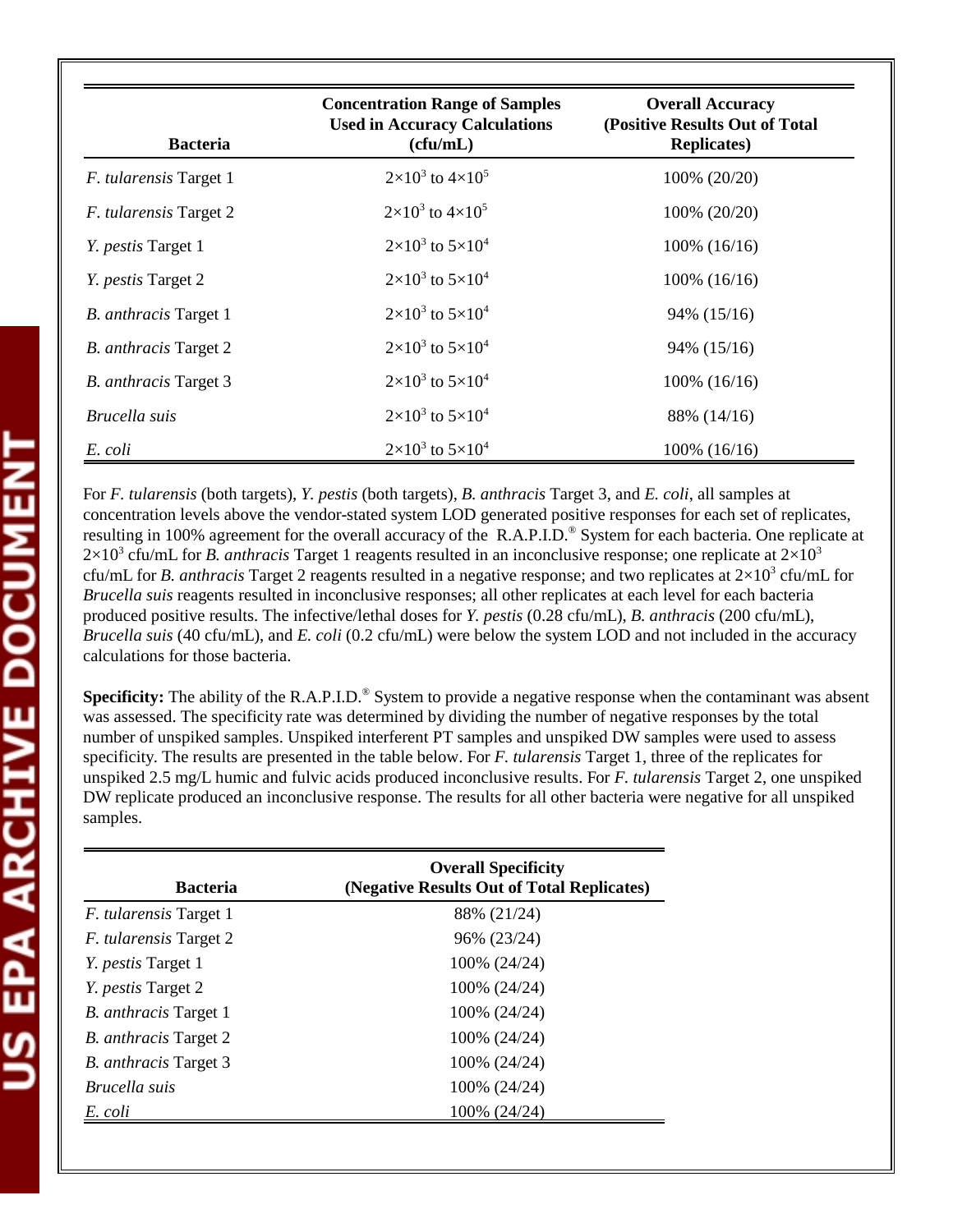**False positive/negative responses:** A false positive response was defined as a detectable or positive R.A.P.I.D.® System response when the interferent PT samples or DW samples were not spiked. The false positive rate was reported as the frequency of false positive results out of the total number of unspiked samples. The false negative response was defined as a negative response when the sample was spiked with a contaminant at a concentration greater than the system LOD. Spiked PT (contaminant and interferent) samples and spiked DW samples were included in the analysis. The false negative rate was reported as the frequency of false negative results out of the total number of spiked samples for a particular contaminant. Inconclusive results were considered neither positive nor negative and were thus not counted as false positives or false negatives. The results are presented in the table below.

| <b>Bacteria</b>               | <b>False Positive Rate</b> | <b>False Negative Rate</b> |
|-------------------------------|----------------------------|----------------------------|
| <i>F. tularensis</i> Target 1 | 0/24                       | 0/60                       |
| F. tularensis Target 2        | 0/24                       | 4/60                       |
| <i>Y. pestis</i> Target 1     | 0/24                       | 0/56                       |
| Y. pestis Target 2            | 0/24                       | 0/56                       |
| <b>B.</b> anthracis Target 1  | 0/24                       | 2/56                       |
| <b>B.</b> anthracis Target 2  | 0/24                       | 2/56                       |
| <b>B.</b> anthracis Target 3  | 0/24                       | 0/56                       |
| Brucella suis                 | 0/24                       | 0/56                       |
| E. coli                       | 0/24                       | 0/52                       |

No false positives were found for any of the sample matrices for any bacteria. Three unspiked interferent PT sample replicates showed inconclusive results for *F. tularensis* Target 1. Inconclusive results were also found for one replicate in unspiked DW using *F. tularensis* Target 2.

Four false negatives were found for *F. tularensis* Target 2: one in a set of replicates for spiked interferent PT samples, and three in a set of replicates for spiked DW. Inconclusive results were also found for one replicate in spiked DW for this target. One replicate for spiked DW in each of two different DW samples produced a false negative result for *B. anthracis* Target 1. One replicate each for two different spiked DW samples and spiked DI water at  $2\times10^3$  cfu/mL produced inconclusive results for *B. anthracis* Target 1. Samples analyzed using *B. anthracis* Target 2 also had two false negatives: one replicate of  $2 \times 10^3$  cfu/mL *B. anthracis* in DI water and one replicate of spiked DW. Two inconclusive results were also found for spiked DW replicates using *B. anthracis*  Target 2 reagents. *B. anthracis* Target 3 reported no false negative results, although four spiked DW replicates from one DW sample generated inconclusive results. Two inconclusive results were obtained for DI water spiked at 2×103 cfu/mL for *Brucella suis*.

**Precision:** The precision of the R.A.P.I.D.<sup>®</sup> System was assessed by calculating the overall percentage of consistent responses for all the sample sets. Responses were considered consistent if all responses of the four replicates were the same.

For *F. tularensis* Target 1 replicates, 95% of the sample sets (20 out of 21) showed consistent results; and for *F. tularensis* Target 2 replicates, 86% of the sample sets (18 out of 21) showed consistent results. The inconsistencies for the *F. tularensis* Target 1 resulted from inconclusive results for three interferent PT sample replicates; Target 2 inconsistencies resulted from an inconclusive DW replicate and a negative response for an